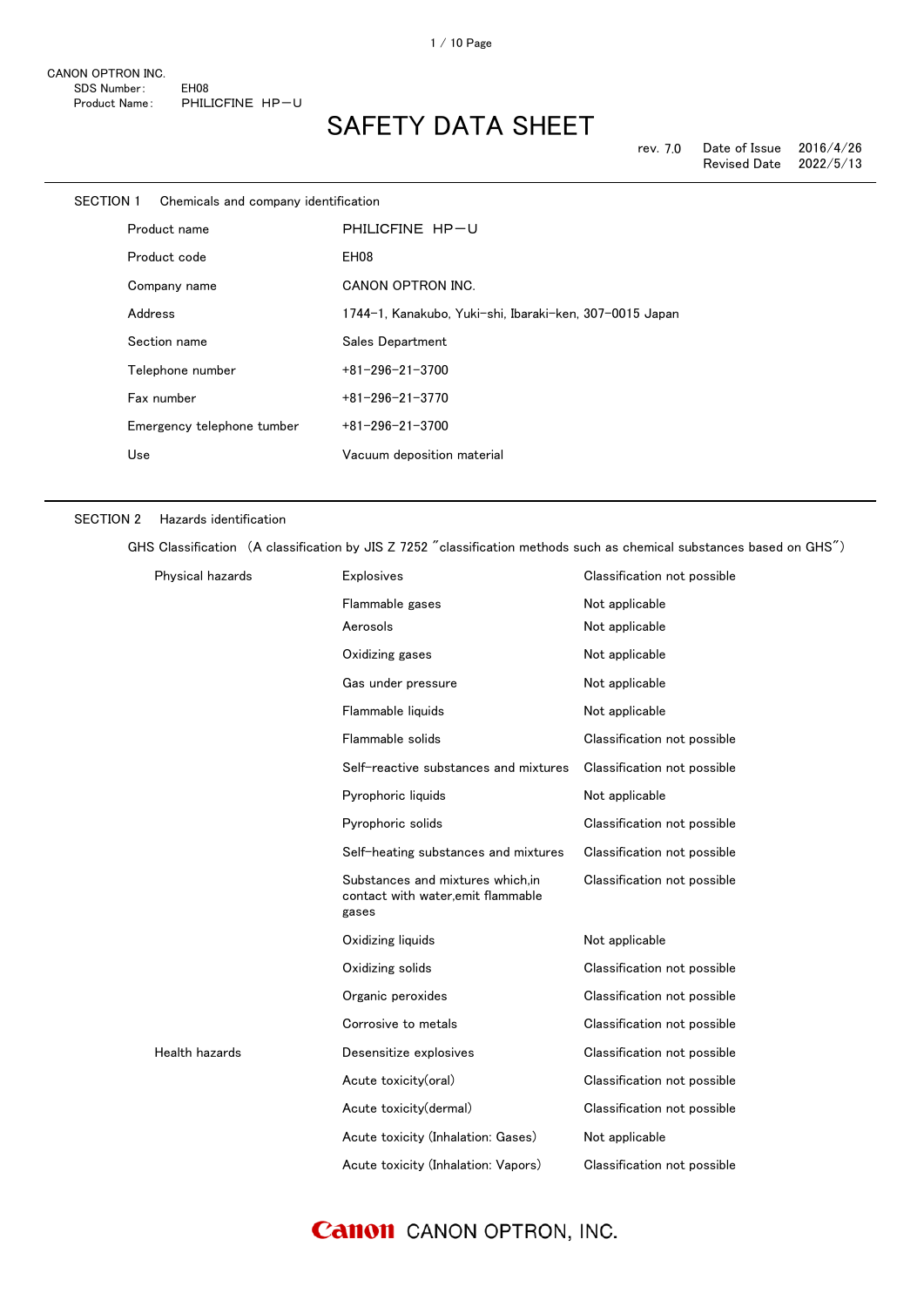rev. 7.0 Date of Issue 2016/4/26 Revised Date

|                       | Acute toxicity (Inhalation: Dusts and<br>mists)            | Classification not possible |
|-----------------------|------------------------------------------------------------|-----------------------------|
|                       | Skin corrosion/irritation                                  | Classification not possible |
|                       | Serious eye damage/eye irritation                          | Classification not possible |
|                       | Respiratory sensitization                                  | Classification not possible |
|                       | Skin sensitization                                         | Category 1                  |
|                       | Germ cell mutagenicity                                     | Classification not possible |
|                       | Carcinogenicity                                            | Classification not possible |
|                       | Reproductive toxicity                                      | Classification not possible |
|                       | Reproductive toxicity, effects on or via<br>lactation      | Classification not possible |
|                       | Specific target organ toxicity (single<br>exposure)        | Category 3                  |
|                       | Specific target organ toxicity (repeated<br>exposure)      | Category 1                  |
|                       | Aspiration hazard                                          | Classification not possible |
| Environmental hazards | Hazardous to the aquatic environment<br>Short-term(acute)  | Classification not possible |
|                       | Hazardous to the aquatic environment<br>Long-term(chronic) | Classification not possible |
|                       | Hazardous to the ozone layer                               | Classification not possible |
|                       |                                                            |                             |



Dangerous goods hazard information

Label elements

May cause an allergic skin reaction. May cause respiratory irritation. Causes damage to organs through prolonged or repeated exposure Lungs.

Precautionary statements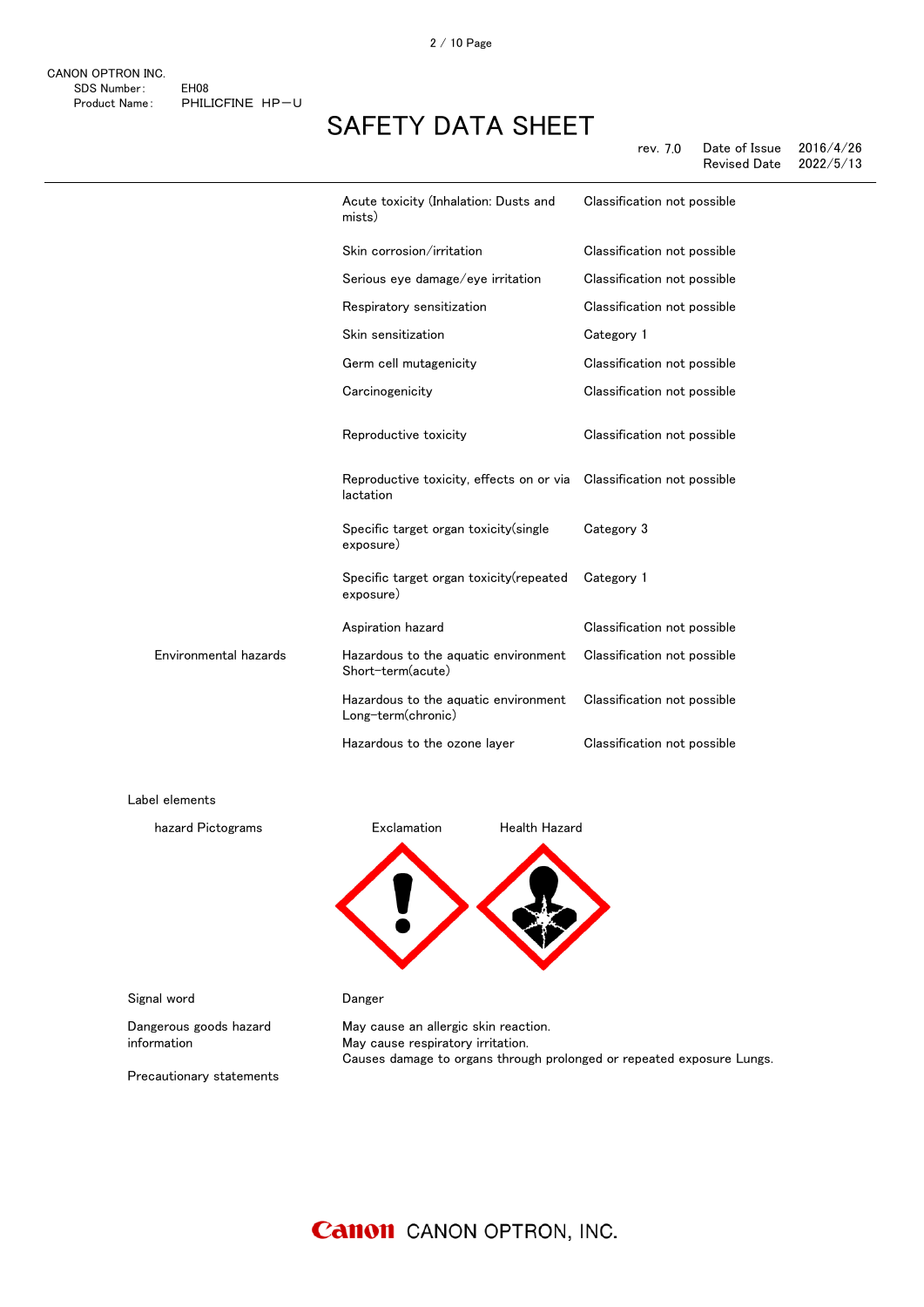CANON OPTRON INC. SDS Number: EH08 Product Name: PHILICFINE HP-U

### SAFETY DATA SHEET

rev. 7.0 Date of Issue 2016/4/26 Revised Date 2022/5/13

| [Safety measures]      | Do not breathe dust/fume/gas/mist/vapours/spray.<br>Avoid breathing dust/fume/gas/mist/vapours/spray.<br>Wash hands thoroughly after handling.<br>Do not eat, drink or smoke when using this product.<br>Use only outdoors or in a well-ventilated area.<br>Contaminated work clothing should not be allowed out of the workplace.<br>Wear Protective glovess/protective clothing/eye protection/face protection.                                                            |
|------------------------|------------------------------------------------------------------------------------------------------------------------------------------------------------------------------------------------------------------------------------------------------------------------------------------------------------------------------------------------------------------------------------------------------------------------------------------------------------------------------|
| [First-aid measures]   | IF ON SKIN: Wash with plenty of soap and water.<br>IF INHALED: Remove person to fresh air and keep comfortable for breathing.<br>IF exposed or concerned: Call poison center or doctor/physician.<br>Call a poison center or doctor/physician if you feel unwell.<br>Get medical advice/attention if you feel unwell.<br>Specific treatment.<br>If skin irritation or rash occurs: Get medical advice/attention.<br>Take off contaminated clothing and wash it before reuse. |
| [Storage]              | Store in a well-ventilated place. Keep container tightly closed.<br>Store locked up.                                                                                                                                                                                                                                                                                                                                                                                         |
| [Disposal]             | Dispose of contents/container in accordance with national regulations.                                                                                                                                                                                                                                                                                                                                                                                                       |
| <b>[Other hazards]</b> |                                                                                                                                                                                                                                                                                                                                                                                                                                                                              |

### SECTION 3 Composition/information on ingredients

| Substance/Mixture                       | Mixture                                            |                                                                             |
|-----------------------------------------|----------------------------------------------------|-----------------------------------------------------------------------------|
| Chemical name                           | Aluminum oxide                                     | Zirconium oxide                                                             |
| Chemical formula                        | A <sub>1203</sub>                                  | ZrO2                                                                        |
| Concentration or concentration<br>range | Al2O3: 75-85<br>$ZrO2: 15-25$                      |                                                                             |
| CAS No.                                 | $1344 - 28 - 1$                                    | $1314 - 23 - 4$                                                             |
| TSCA Inventry                           | Aluminum oxide (Al2O3)                             | Zirconium oxide (ZrO2)                                                      |
| EINECS number                           | $215 - 691 - 6$                                    | $215 - 227 - 2$                                                             |
| Radioactive information                 | reason that ionizing radiation would be generated. | Radioactive substances are not used as the material. Therefore, there is no |

SECTION 4 First aid measures

| <b>Inhalation</b> | Remove person to fresh air and keep comfortable for breathing.<br>Get medical advice/attention if you feel unwell.                                                                                                  |
|-------------------|---------------------------------------------------------------------------------------------------------------------------------------------------------------------------------------------------------------------|
| Skin contact      | Take off immediately all contaminated clothing. Rinse affected areas with<br>water/shower.<br>IF ON SKIN: Wash with plenty of soap and water.<br>If skin irritation or rash occurs: : Get medical advice/attention. |
| Eve contact       | Rinse cautiously with water for several minutes. Remove contact lenses, if<br>present and easy to do. Continue rising.<br>If eye irritation persists: Get medical advice/attention.                                 |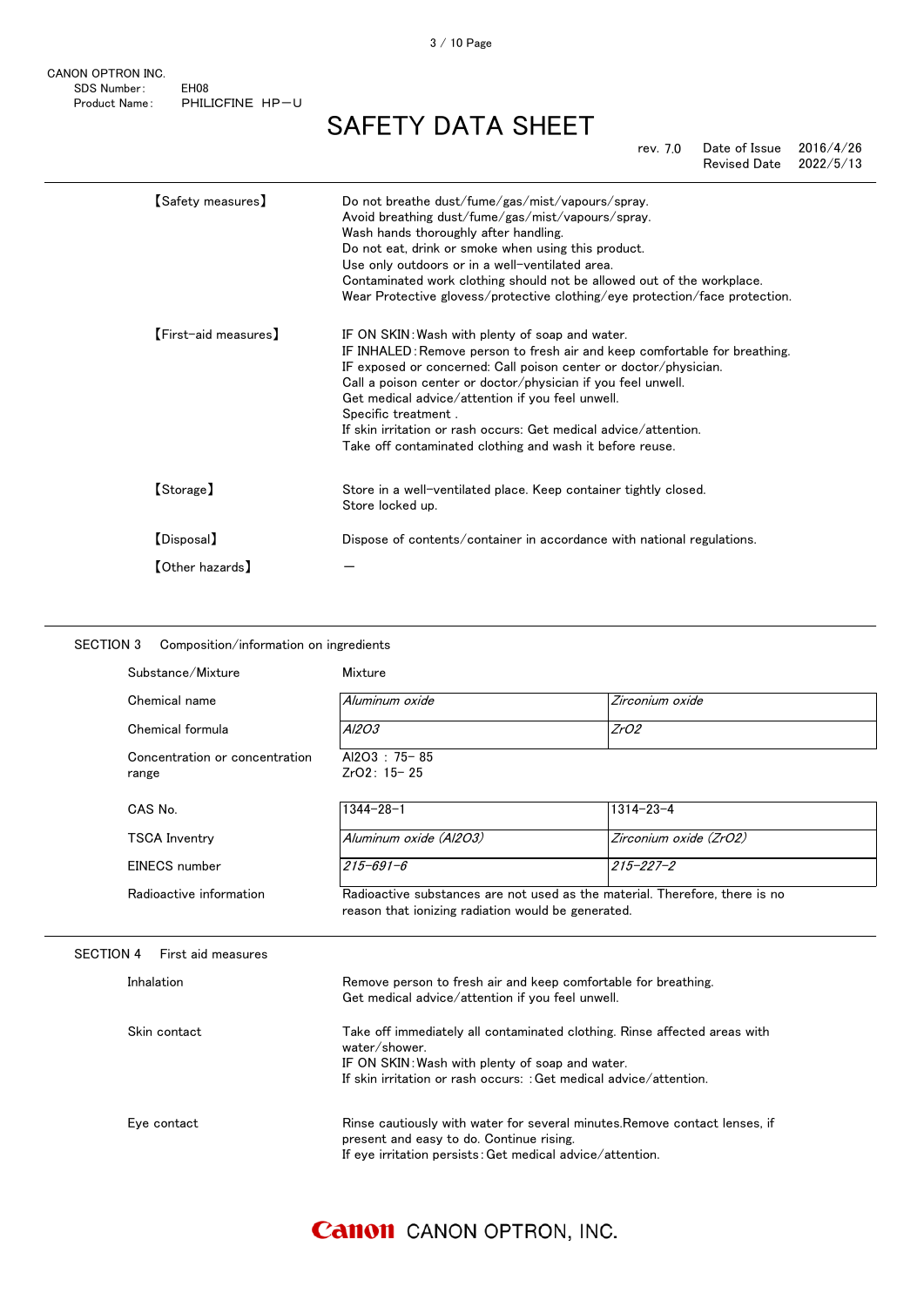| rev. 7.0 | Date of Issue | 2016/4/26 |
|----------|---------------|-----------|
|          | Revised Date  | 2022/5/13 |

|                  | Ingestion                                                                  | Rinse mouth.<br>Get medical advice/attention.                                                                                                                                                                              |
|------------------|----------------------------------------------------------------------------|----------------------------------------------------------------------------------------------------------------------------------------------------------------------------------------------------------------------------|
|                  | Most important symptoms and<br>effects, both acute and delayed             | No data available                                                                                                                                                                                                          |
|                  | Protection of first aiders                                                 | Rescuers, wear suitable protective equipment as the situation demands.                                                                                                                                                     |
|                  | Special precautions for physicians                                         | No data available                                                                                                                                                                                                          |
| <b>SECTION 5</b> | Firefighting measures                                                      |                                                                                                                                                                                                                            |
|                  | Suitable extinguishing media                                               | This product itself is not flammable.                                                                                                                                                                                      |
|                  | Unsuitable extinguishing media                                             | No data available                                                                                                                                                                                                          |
|                  | Specific hazards                                                           | No data available                                                                                                                                                                                                          |
|                  | Specific extinguishing methods                                             | In the case of a fire in the periphery, the portable container is quickly moved to a<br>safe place.                                                                                                                        |
|                  | Special protective equipment for<br>firefighters                           | Wear suitable protective equipment (gloves, glasses and a mask) in fire-fighting.                                                                                                                                          |
| <b>SECTION 6</b> | Accidental release measures                                                |                                                                                                                                                                                                                            |
|                  | Personal precautions, protective<br>equipment, and emergency<br>procedures | Protection equipment (specified as those in which the properties of the product<br>are suitable) worn during operation so that airborne droplets, etc., do not adhere<br>to the skin and dusts and gases are not absorbed. |
|                  | Environmental precautions                                                  | The leakage may not directly flow into rivers or sewage.                                                                                                                                                                   |
|                  | Methods and material for<br>containment and cleaning up                    | The leaked material is scooped up, or swept up and gathered to be recovered in<br>a paper bag or a drum.<br>After recovery, a small amount of the residue is absorbed in sediment, sawdust,<br>etc.                        |
|                  | Secondary disaster prevention<br>measures                                  | No data available                                                                                                                                                                                                          |
| SECTION 7        | Handling and storage                                                       |                                                                                                                                                                                                                            |
|                  | Precautions for safe handling                                              |                                                                                                                                                                                                                            |
|                  | Technical measures                                                         | Take measures for equipment as described in "8. Exposure controls/personal<br>protection" and wear protective equipment.                                                                                                   |
|                  | Safety handling precautions                                                | Handling work must be practiced in a room where there is a local or total<br>ventilation facility.                                                                                                                         |
|                  | Avoidance of contact                                                       | Refer to "10. Stability and reactivity."                                                                                                                                                                                   |
|                  | Hygiene measures                                                           | Wash hands thoroughly after handling.<br>Do not eat, drink or smoke when using this product.                                                                                                                               |
|                  | Conditions for safe storage,<br>including any incompatibilities            |                                                                                                                                                                                                                            |

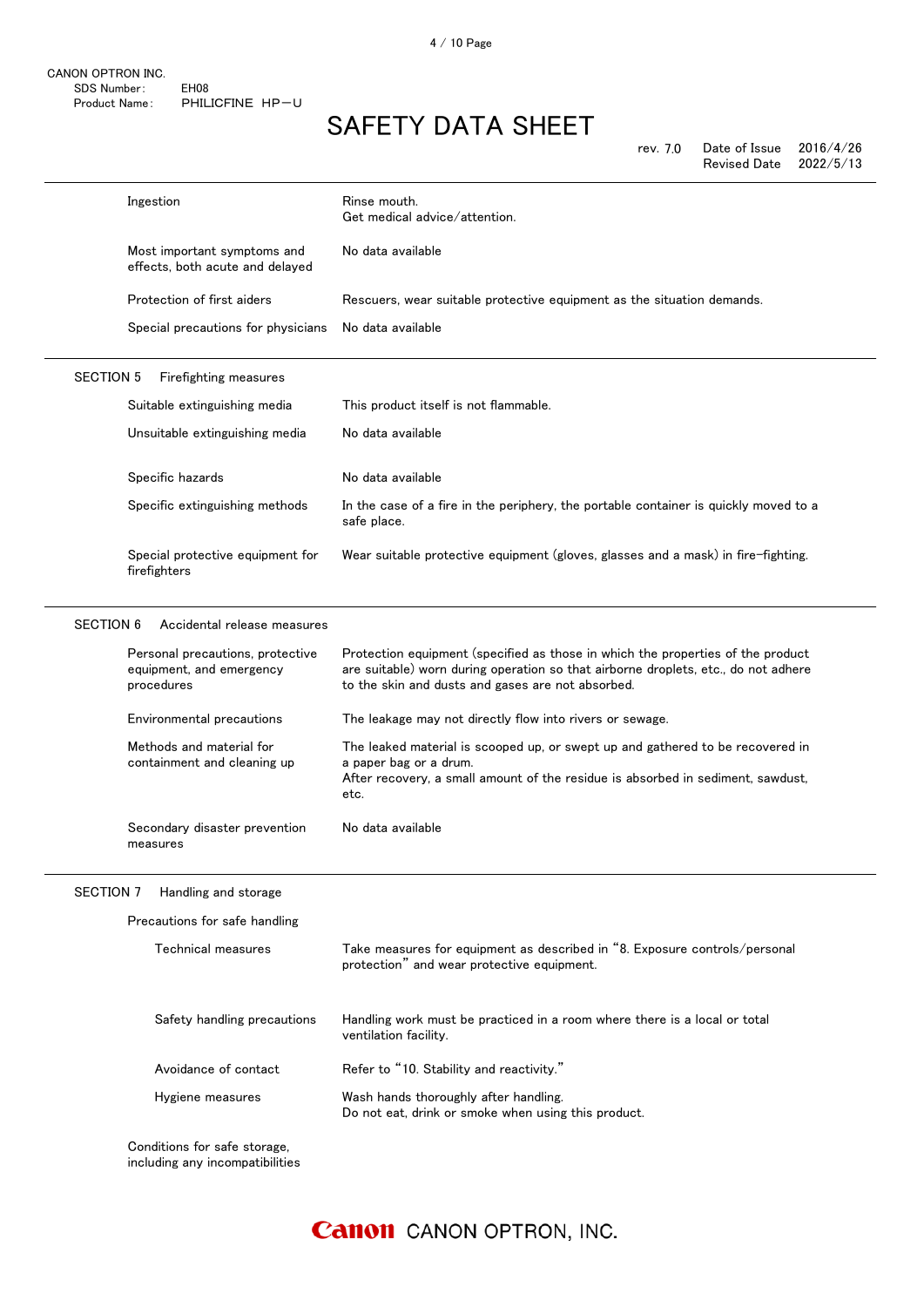CANON OPTRON INC. SDS Number: EH08 Product Name: PHILICFINE HP-U

## SAFETY DATA SHEET

|                                                                             |                                                                                       | Date of Issue<br>2016/4/26<br>rev. 7.0<br><b>Revised Date</b><br>2022/5/13                                              |
|-----------------------------------------------------------------------------|---------------------------------------------------------------------------------------|-------------------------------------------------------------------------------------------------------------------------|
| Safe storage conditions                                                     | Store in a well-ventilated place. Keep container tightly closed.<br>Store locked up.  |                                                                                                                         |
| Safety packaging material                                                   | No data available                                                                     |                                                                                                                         |
| <b>SECTION 8</b><br>Exposure controls/personal protection                   |                                                                                       |                                                                                                                         |
|                                                                             | <u>Al2O3</u>                                                                          | ZrO2                                                                                                                    |
| Permissible concentration                                                   |                                                                                       |                                                                                                                         |
| ACGIH                                                                       | (Particulate asbestos-free, less than 1%<br>crystalline silica) TLV-TWA 10mg/m        | $TLV$ -TWA: 5 mg/ $m^3$<br>$TLV$ -TWA: 10 mg/m <sup>3</sup><br>(as zirconium and compound, zirconium)<br>(2015 version) |
| Appropriate engineering controls                                            | Use sealed devices, equipment, or a local exhaust ventilation as much as<br>possible. |                                                                                                                         |
| Individual protection measures,<br>such as personal protective<br>equipment |                                                                                       |                                                                                                                         |
| Respiratory protection                                                      | Dustproof mask                                                                        |                                                                                                                         |
| Hand protection                                                             | Protective gloves                                                                     |                                                                                                                         |
| Eye/face protection                                                         | Dust-proof glasses                                                                    |                                                                                                                         |
| Skin protection                                                             | Protective clothing                                                                   |                                                                                                                         |
| <b>SECTION 9</b><br>Physical and chemical properties                        |                                                                                       |                                                                                                                         |
| Appearance                                                                  |                                                                                       |                                                                                                                         |
| Physical state                                                              | Solid                                                                                 |                                                                                                                         |
| Form                                                                        | Granular                                                                              |                                                                                                                         |
| Colour                                                                      | White                                                                                 |                                                                                                                         |
| Odour                                                                       | None                                                                                  |                                                                                                                         |
|                                                                             |                                                                                       |                                                                                                                         |
|                                                                             | <u>AI2O3</u>                                                                          | ZrO2                                                                                                                    |
| Melting point/freezing point                                                | $2072^{\circ}C$                                                                       | 2,680°C (Merck(15th,2013))                                                                                              |
| Boiling point or initial boiling point<br>and boiling range                 | $2980^{\circ}$ C                                                                      | 4300°C                                                                                                                  |
| Flammability                                                                | No data available                                                                     | No data available                                                                                                       |
| Upper/lower flammability or<br>explosive limits                             | No data available                                                                     | No data available                                                                                                       |
| Flash point                                                                 | Noncombustibility                                                                     | Noninflammability (GESTIS (2015))                                                                                       |
| Auto-ignition temperature                                                   | Noncombustibility                                                                     | Noninflammability (GESTIS (2015))                                                                                       |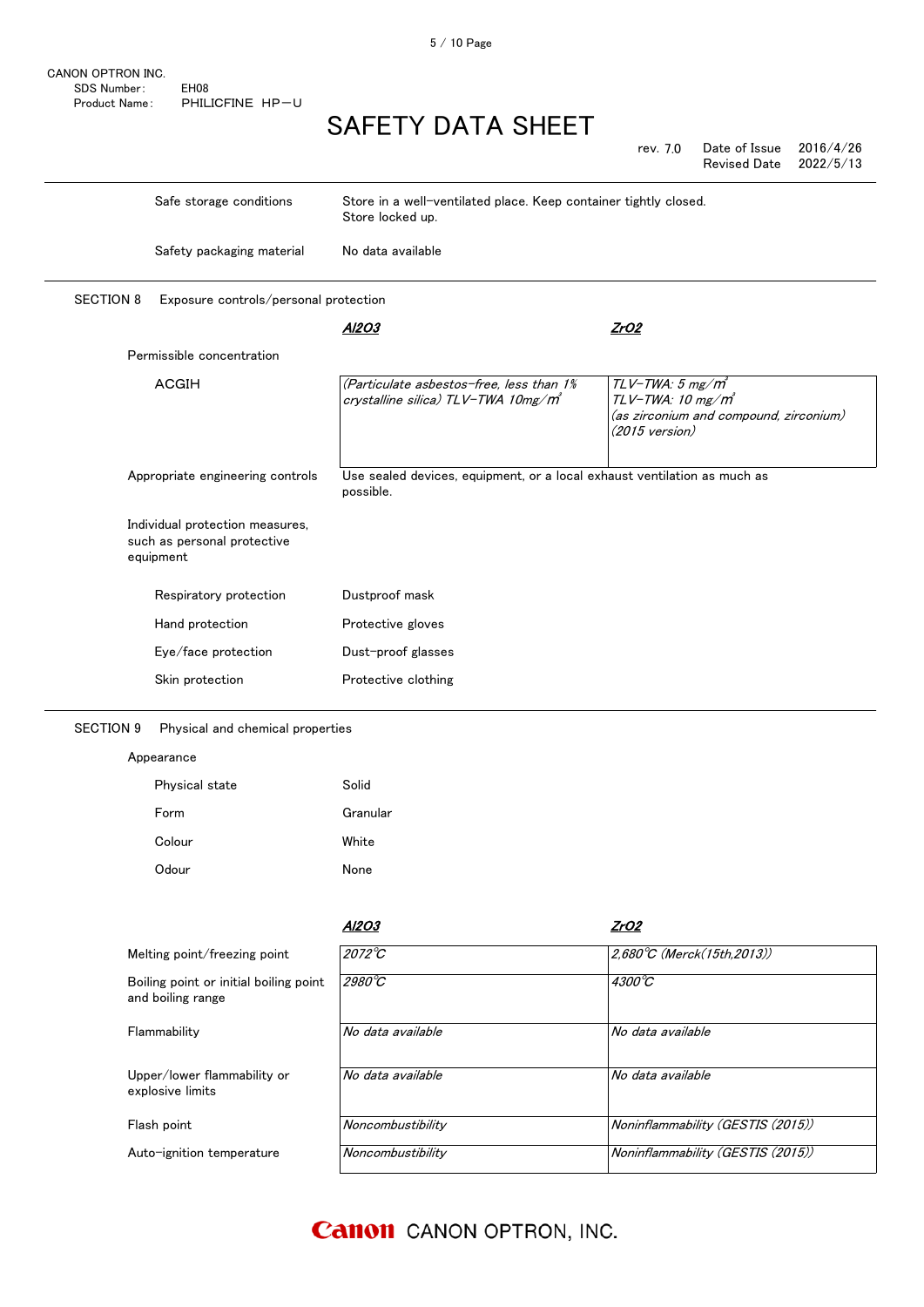| Decomposition temperature                  | No data available                                         | No data available |
|--------------------------------------------|-----------------------------------------------------------|-------------------|
| рH                                         | No data available                                         | No data available |
| Kinematic viscosity                        | No data available                                         | No data available |
| Solubility                                 |                                                           |                   |
| Water                                      | Insoluble                                                 | Insoluble         |
| Other solvents                             | The slightly soluble in non-polar organic<br>solvent      | No data available |
| Partition coefficient: n-<br>octanol/water | No data available                                         | No data available |
| Vapour pressure                            | 0.073Pa (mp.)                                             | No data available |
| Density and/or relative density            | 3.97                                                      | No data available |
| (Density)                                  | *2.20 as PHILICFINE HP-U (bulk density in granular state) |                   |
| Relative vapor density                     | No data available                                         | No data available |
| Particle characteristics                   | No data available                                         | No data available |
| Other information                          | No data available                                         | No data available |
|                                            |                                                           |                   |

SECTION 10 Stability and reactivity

|                                    | A12O3                                               | ZrO2              |
|------------------------------------|-----------------------------------------------------|-------------------|
| Reactivity                         | No data available                                   | No data available |
| Chemical stability                 | Stability                                           | No data available |
| Possibility of hazardous reactions | Possibility of hazardous reaction is<br>negligible. | No data available |
| Conditions to avoid                | Generation of dust, diffusion.                      | No data available |
| Incompatible materials             | Not applicable                                      | No data available |
| Hazardous decomposition products   | Not applicable                                      | No data available |

### SECTION 11 Toxicological information

|                                                 | A12O3                                                                 | ZrO2                   |  |
|-------------------------------------------------|-----------------------------------------------------------------------|------------------------|--|
| Acute toxicity(oral)                            | <b>SPECIES: Rat</b><br><b>ENDPOINT: LD50</b><br>VALUE: $>$ 5000 mg/kg | No data available      |  |
| Acute toxicity (dermal)                         | No data available                                                     | No data available      |  |
| Acute toxicity (Inhalation: Gases)              | Solid (GHS definition)                                                | Solid (GHS definition) |  |
| Acute toxicity (Inhalation:<br>Vapours)         | No data available                                                     | Solid (GHS definition) |  |
| Acute toxicity (Inhalation: Dusts<br>and mists) | No data available                                                     | No data available      |  |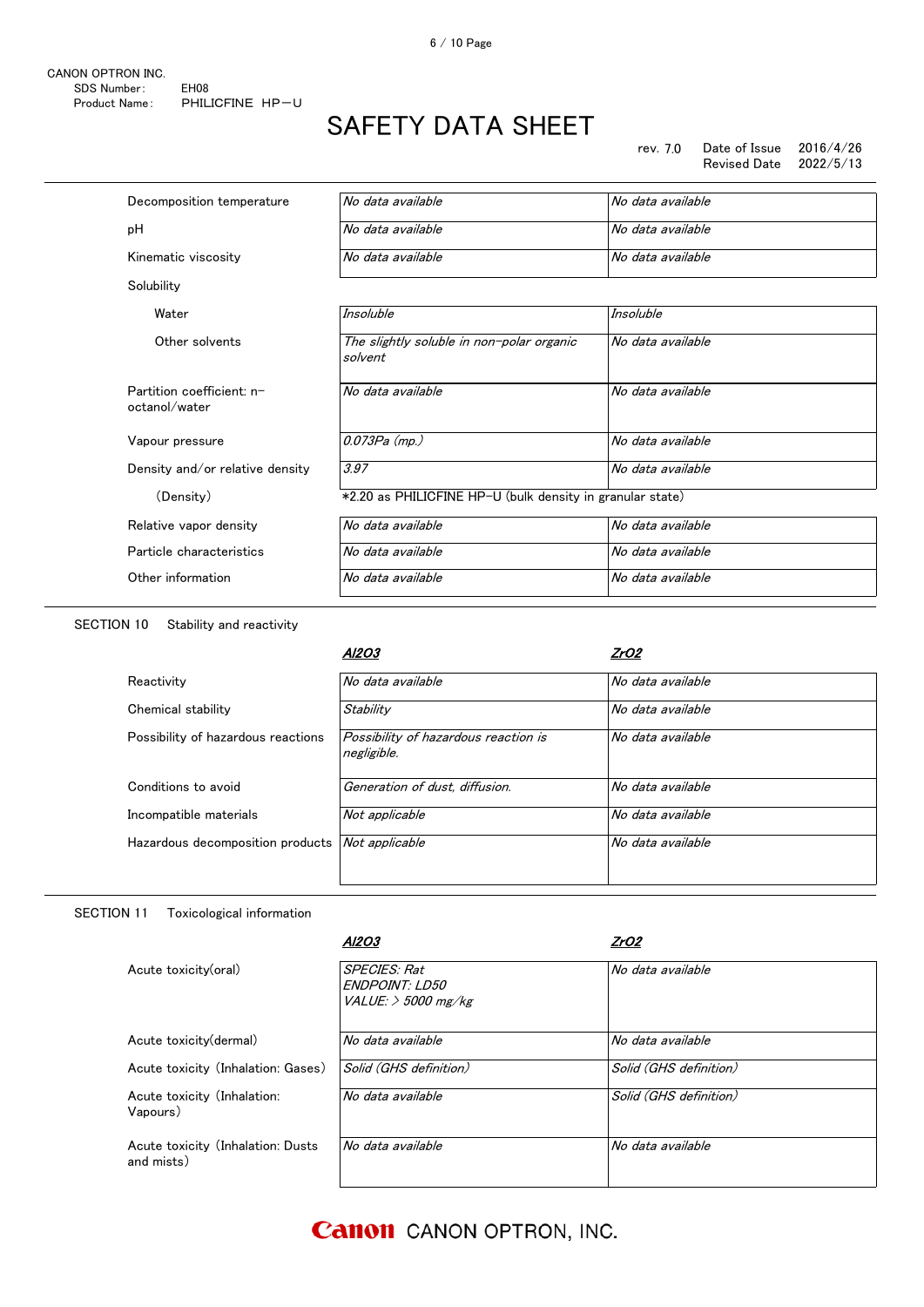rev. 7.0 Date of Issue 2016/4/26 Revised Date 2022/5/13

| Skin corrosion/irritation                           | No data available                                                                                                                                                                                                                    | No data available                                                                                                                                                                                                                                                                                                                                                                                                                                                                                                                                                                                                                                          |
|-----------------------------------------------------|--------------------------------------------------------------------------------------------------------------------------------------------------------------------------------------------------------------------------------------|------------------------------------------------------------------------------------------------------------------------------------------------------------------------------------------------------------------------------------------------------------------------------------------------------------------------------------------------------------------------------------------------------------------------------------------------------------------------------------------------------------------------------------------------------------------------------------------------------------------------------------------------------------|
| Serious eye damage/irritation                       | No data available                                                                                                                                                                                                                    | No data available                                                                                                                                                                                                                                                                                                                                                                                                                                                                                                                                                                                                                                          |
| Respiratory or skin sensitization                   | No data available                                                                                                                                                                                                                    | The classification is not possible due to lack<br>of data.<br>Besides, in DFGOT vol. 12 (1999), zirconium<br>and its compounds are classified as a<br>respiratory sensitizer from the information<br>on zirconium and other zirconium<br>compounds, but this substance was<br>classified as "Classification not possible"<br>due to no information on the substance.<br>It is reported that this substance causes<br>Granulomatous skin reactions in humans<br>(DFGOT vol. 12 (1999)). In DFGOT vol. 12<br>(1999), zirconium and its compounds are<br>classified as a sensitizer (Sah). From the<br>above, this substance was classified in<br>Category 1. |
| Germ cell mutagenicity                              | The in vivo mutagenicity test has not been<br>carried out, and in the in vitro mutagenicity<br>test, we could only find the Ames test<br>(negative). Therefore we presupposed that<br>we could not classify it for the lack of data. | No data available                                                                                                                                                                                                                                                                                                                                                                                                                                                                                                                                                                                                                                          |
| Carcinogenicity                                     | Not classified because of "A                                                                                                                                                                                                         | As described in this hazard class for<br>zirconium (CAS number: 7440-67-7), ACGIH<br>classified zirconium and its compounds in<br>A4 in carcinogenicity (ACGIH (7th, 2001)).<br>Therefore, this substance was classified as<br>"Classification not possible" for this hazard<br>class.                                                                                                                                                                                                                                                                                                                                                                     |
| Reproductive toxicity                               | No data available                                                                                                                                                                                                                    | No data available                                                                                                                                                                                                                                                                                                                                                                                                                                                                                                                                                                                                                                          |
| Specific target organ toxicity (single<br>exposure) | It was set as category 3 (respiratory<br>irritation) from the statement of upper<br>respiratory irritation (ICSC (2000)).                                                                                                            | No data available                                                                                                                                                                                                                                                                                                                                                                                                                                                                                                                                                                                                                                          |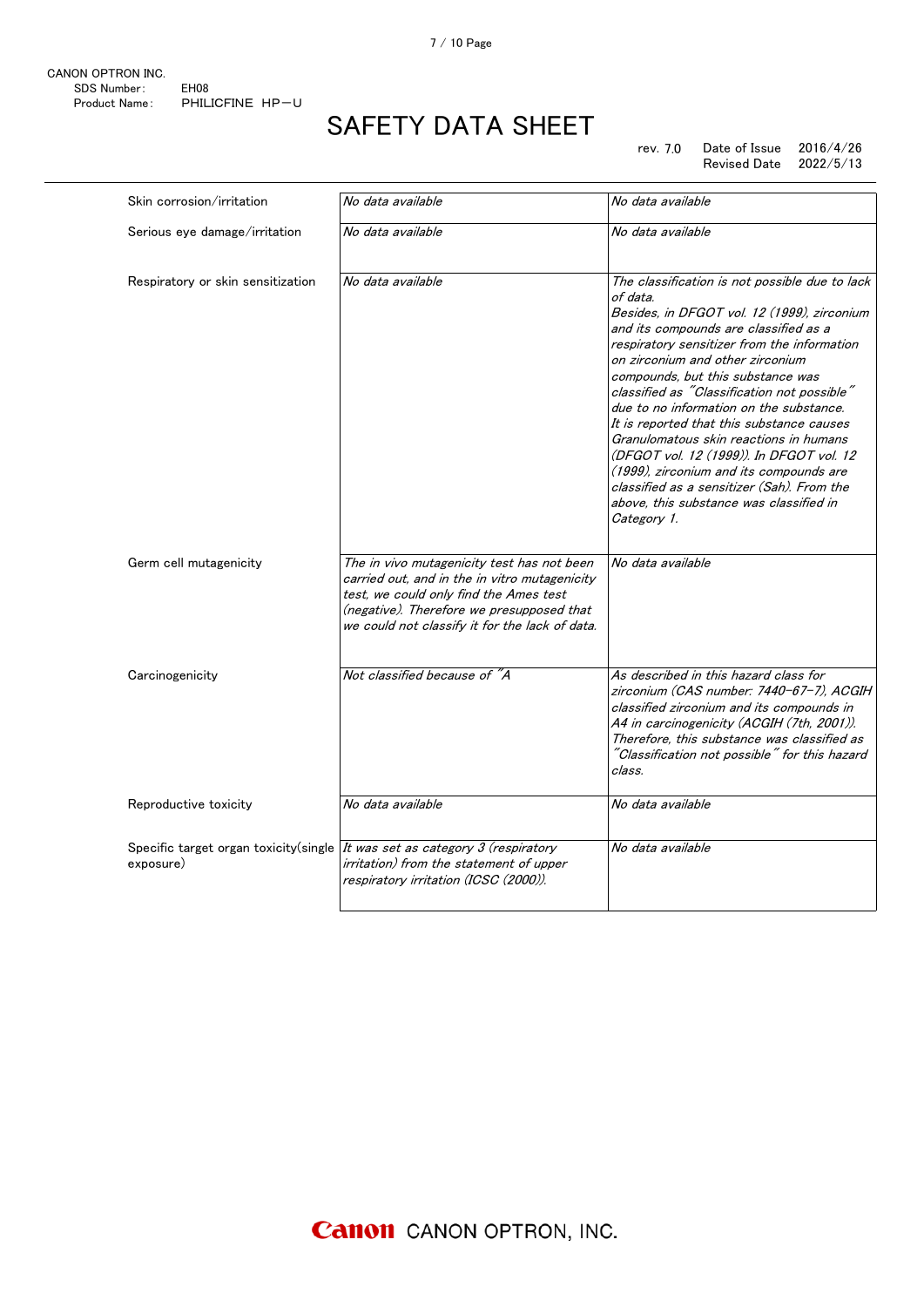CANON OPTRON INC. SDS Number: EH08 Product Name: PHILICFINE HP-U

# SAFETY DATA SHEET

rev. 7.0 Date of Issue 2016/4/26 Revised Date

| Specific target organ<br>toxicity(repeated exposure) | It was classified into Category 1 according<br>the statement that by occupational<br>exposure of aluminas, pulmonary fibrosis<br>was occurred (EHC (1997)). | As for humans, it is reported that effects on<br>lungs were not observed in workers exposed<br>to this substance (DFGOT vol. 12 (1999)).<br>On the other hand, changes in the lung<br>(asthma, bronchitis, pneumoconiosis, sarcoid<br>granulomatosis, granulomatous interstitial<br>pneumonia) were reported, but it is reported<br>that association with this substance is not<br>clear because they were also exposed to<br>other substances that could cause lung<br>damage (DFGOT vol. 12 (1999)).<br>However, there are cases where zirconium<br>was confirmed in granulomatous lesions in<br>the lungs of three, and extrinsic allergic<br>alveolitis was observed just in one. It is<br>reported that histological examination of the<br>lungs revealed "various stages of epithelioid<br>cell granuloma induced by foreign matter"<br>with foreign matter inclusions in giant cells<br>and fibrosis, and the principal component of<br>foreign matter is zirconium, and similar<br>changes were also found in skin, and<br>granulomatous lesions were observed in<br>mammary and axillary lymph nodes (DFGOT<br>vol. 12 (1999)).<br>As for experimental animals, it is reported<br>that toxic effects were not found in an<br>inhalation toxicity test using rats, rabbits,<br>dogs, guinea pigs, and cats (DFGOT vol. 12<br>(1999), ACGIH (7th, 2001)). It is also<br>reported that in a diet administration test<br>using rats, toxic effects were not observed<br>(DFGOT vol. 12 (1999)).<br>As above, because effects of this substance<br>cannot be denied completely in humans, the<br>substance was classified as "Classification<br>not possible." |
|------------------------------------------------------|-------------------------------------------------------------------------------------------------------------------------------------------------------------|--------------------------------------------------------------------------------------------------------------------------------------------------------------------------------------------------------------------------------------------------------------------------------------------------------------------------------------------------------------------------------------------------------------------------------------------------------------------------------------------------------------------------------------------------------------------------------------------------------------------------------------------------------------------------------------------------------------------------------------------------------------------------------------------------------------------------------------------------------------------------------------------------------------------------------------------------------------------------------------------------------------------------------------------------------------------------------------------------------------------------------------------------------------------------------------------------------------------------------------------------------------------------------------------------------------------------------------------------------------------------------------------------------------------------------------------------------------------------------------------------------------------------------------------------------------------------------------------------------------------------------------------------------------------|
| Aspiration hazard                                    | No data available                                                                                                                                           | No data available                                                                                                                                                                                                                                                                                                                                                                                                                                                                                                                                                                                                                                                                                                                                                                                                                                                                                                                                                                                                                                                                                                                                                                                                                                                                                                                                                                                                                                                                                                                                                                                                                                                  |
| Other information                                    | No data available                                                                                                                                           |                                                                                                                                                                                                                                                                                                                                                                                                                                                                                                                                                                                                                                                                                                                                                                                                                                                                                                                                                                                                                                                                                                                                                                                                                                                                                                                                                                                                                                                                                                                                                                                                                                                                    |
|                                                      |                                                                                                                                                             |                                                                                                                                                                                                                                                                                                                                                                                                                                                                                                                                                                                                                                                                                                                                                                                                                                                                                                                                                                                                                                                                                                                                                                                                                                                                                                                                                                                                                                                                                                                                                                                                                                                                    |

SECTION 12 Ecological information

Persistence and degradablility Bioaccumulative potential

Hazardous to the aquatic environment Shortterm(acute)

Hazardous to the aquatic environment Longterm(chronic)

### Toxicity

Al2O3

ZrO2

| No data available | No data available |
|-------------------|-------------------|
| No data available | No data available |
| No data available | No data available |
| No data available | No data available |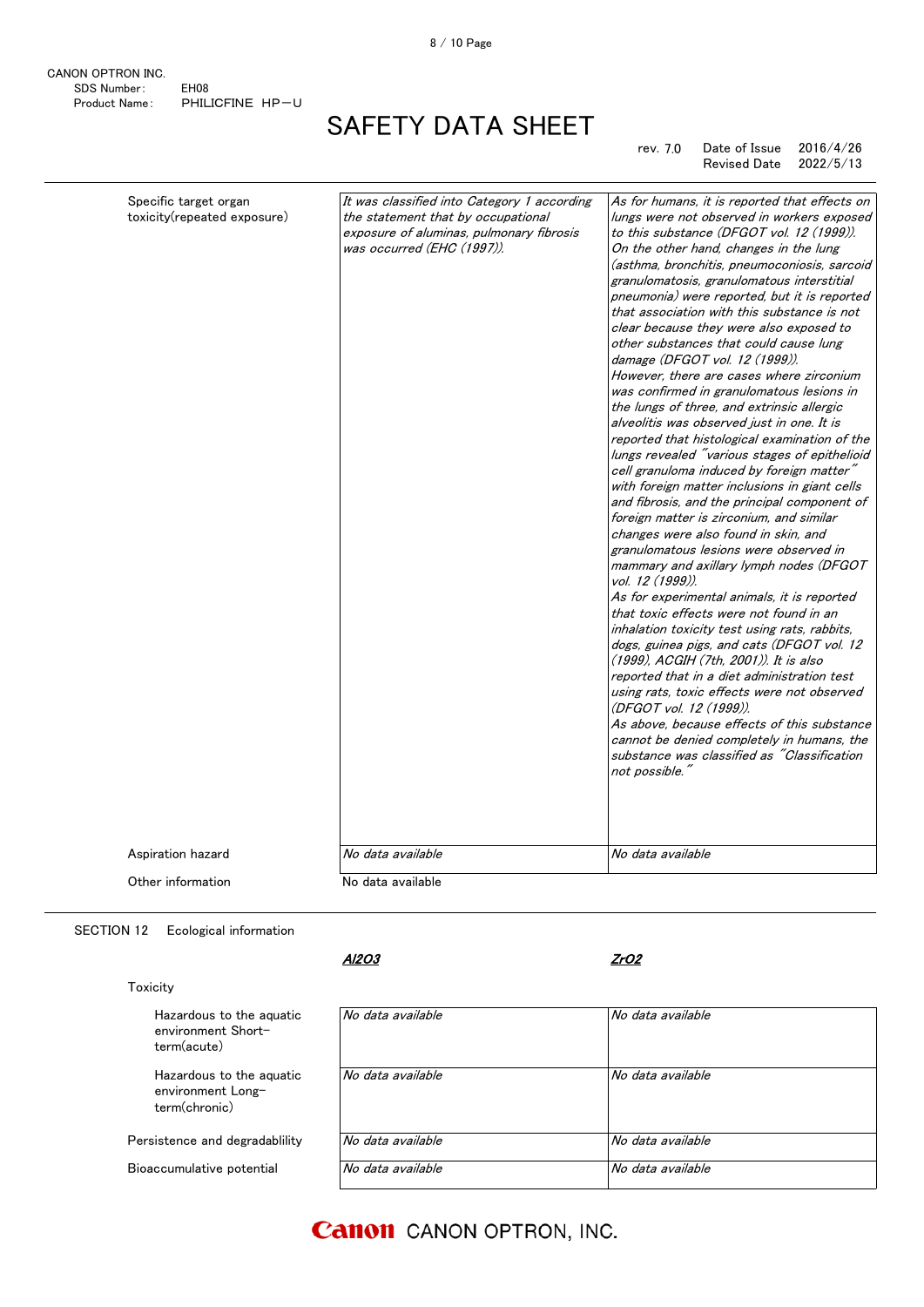rev. 7.0 Date of Issue 2016/4/26 Revised Date 2022/5/13

| Mobility in soil                                           | No data available                                                                                                                                                        | No data available                                                                                                                                                                        |  |
|------------------------------------------------------------|--------------------------------------------------------------------------------------------------------------------------------------------------------------------------|------------------------------------------------------------------------------------------------------------------------------------------------------------------------------------------|--|
| Hazard to the ozone layer                                  | No data available                                                                                                                                                        | No data available                                                                                                                                                                        |  |
|                                                            |                                                                                                                                                                          |                                                                                                                                                                                          |  |
| Other adverse effects                                      | No data available                                                                                                                                                        | No data available                                                                                                                                                                        |  |
|                                                            |                                                                                                                                                                          |                                                                                                                                                                                          |  |
| <b>SECTION 13</b><br>Disposal considerations               |                                                                                                                                                                          |                                                                                                                                                                                          |  |
| Waste treatment methods                                    | Process is contracted to industrial waste disposers who received approval of a<br>prefectural governor.                                                                  |                                                                                                                                                                                          |  |
| Contaminated container and                                 | The container is recycled after being cleaned, or is appropriately processed                                                                                             |                                                                                                                                                                                          |  |
| contaminated packaging                                     | according to the standards of related laws and regulations.<br>When disposing of empty containers, the contents should be completely removed.                            |                                                                                                                                                                                          |  |
|                                                            |                                                                                                                                                                          |                                                                                                                                                                                          |  |
| <b>SECTION 14</b><br>Transport information                 |                                                                                                                                                                          |                                                                                                                                                                                          |  |
|                                                            | Al2O3                                                                                                                                                                    | ZrO2                                                                                                                                                                                     |  |
| International regulation                                   |                                                                                                                                                                          |                                                                                                                                                                                          |  |
|                                                            |                                                                                                                                                                          |                                                                                                                                                                                          |  |
| UN number                                                  | Not applicable                                                                                                                                                           | Not applicable                                                                                                                                                                           |  |
| UN proper shipping name                                    | Not applicable                                                                                                                                                           | Not applicable                                                                                                                                                                           |  |
| UN classification                                          | Not applicable                                                                                                                                                           | Not applicable                                                                                                                                                                           |  |
| Transport hazard class                                     | Not applicable                                                                                                                                                           | Not applicable                                                                                                                                                                           |  |
| Packing group                                              | Not applicable                                                                                                                                                           | Not applicable                                                                                                                                                                           |  |
| Hazardous to the aquatic<br>environment                    | No data available                                                                                                                                                        | No data available                                                                                                                                                                        |  |
| Maritime transport in bulk<br>according to IMO instruments | No data available                                                                                                                                                        | No data available                                                                                                                                                                        |  |
| Japanese lows and regulations                              | Land regulation information Not applicable<br>Maritime regulatory information non-<br>hazardous materials<br>Aviation regulatory information non-<br>hazardous materials | Land regulation information Not applicable<br>Maritime regulatory information non-<br>hazardous materials<br>Aviation regulatory information non-<br>hazardous materials                 |  |
| Special precautions for users                              | When transporting, protect from direct<br>sunlight and take on cargo without breakage<br>of container, corrosion and leakage.                                            | Requires retention of yellow card when<br>transporting.<br>When transporting, protect from direct<br>sunlight and take on cargo without breakage<br>of container, corrosion and leakage. |  |
| <b>Special Provisions</b>                                  |                                                                                                                                                                          |                                                                                                                                                                                          |  |

SECTION 15 Regulatoly information(Japan)

Al2O3

ZrO2